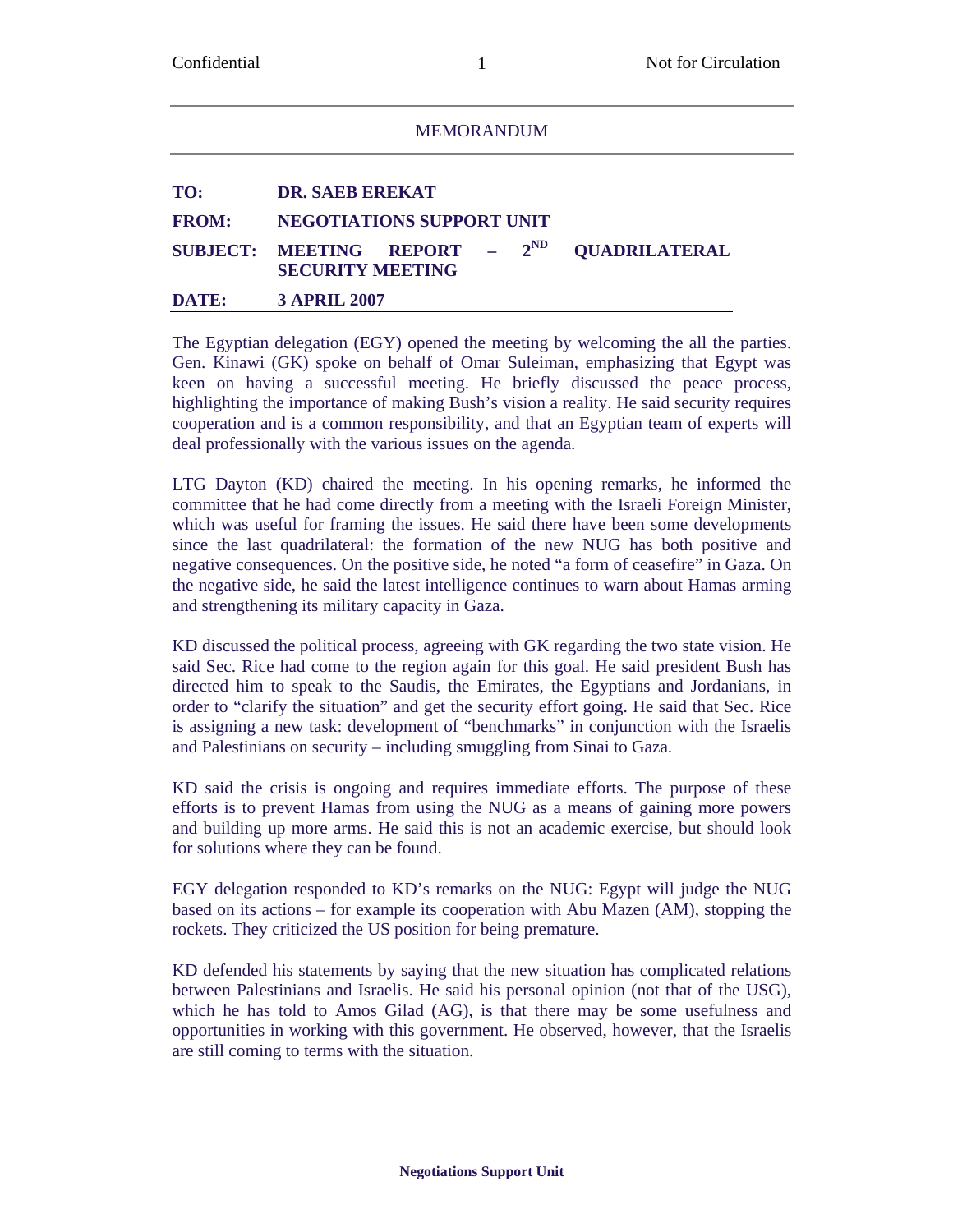ISR delegation delivered their opening remarks. AG opined that if the smuggling and arming of terror groups continues we are "all doomed," adding that he is therefore happy to be in this meeting because our future is in the hands of security capabilities.

AG spoke to Rashid Abu-Shbak (RAS), saying he is a symbol of what might happen in the future. He now belongs to the Ministry of Interior, and has to decide whether to "join" this government, what his activities will be. AG said this important as it relates to security, and the government does not recognize the state of Israel. He said that Hamas will use the MoI as cover to form its "proper" forces in order to destroy Fatah, the PA, and the PLO. He said RAS is one of the pillars that will either cope with this government or not. If Hamas, supported by its Shiite sponsors, makes gains, it will have a great impact on the middle east. Therefore, these regional powers are the key to solving the challenge, since Hamas gets money, weapons and political support from these powers. If we fail, we put the future of our children at stake.

KD observed that his experience with RAS is that even though he is under the MoI, he is not part of Hamas. He said the US delegation is happy that he is part of this forum.

RAS thanked the Egyptians for hosting the meeting on behalf of AM. He said that what was said in the last meeting in Tel Aviv was positive, and gave us hope, because it was the first time the Israelis were saying serious things, and we are used to delays and refusals to deal with our plans. As professionals, we are away from political issues that might spoil the efforts of this forum. RAS urged the Israelis to ensure their politicians do not spoil things. He said AM is backing the efforts because Palestinians are the ones who suffer most from the tunnels and the broader situation.

He said that without a collective effort the attempt to remove the tunnels and end the smuggling will fail. He noted that this has been the past experience: during the occupation, smuggling took place over 20 years in Gaza, regardless of the repressive and destructive measures used by Israel. He said Egypt has made some efforts but so far has not succeeded. He gave the positive example of cooperation that took place in 2005 with Egypt and Israel. Even though it was a limited effort, and Israel did not fully cooperate, it achieved concrete results.

RAS took note of concerns regarding the increasing arms of Hamas, and the regional dimension of the situation. Much depends, however, on the Israeli position and involvement, as Israel has the power to strengthen or weaken Hamas. He said supporting AM in all areas is the start to weakening Hamas. RAS then gave a presentation on the tunnels and Palestinian ideas for dealing with the problem. Jamal Kaid (JK) then delivered a presentation on the plans for deployment of 3 battalions along the Philadelphi corridor [see PP slides and narrative text].

RAS noted that the presentations did not go into great detail regarding the required equipment, and that a separate paper can be submitted with the full information.

EGY delegation interjected that the Palestinian requests as expressed in the presentations were reasonable. For example, the deployment of forces east of Rafah Crossing, barbed wire, towers, lighting, communication equipment, are all doable and require only small funding, and of course Israeli "approval".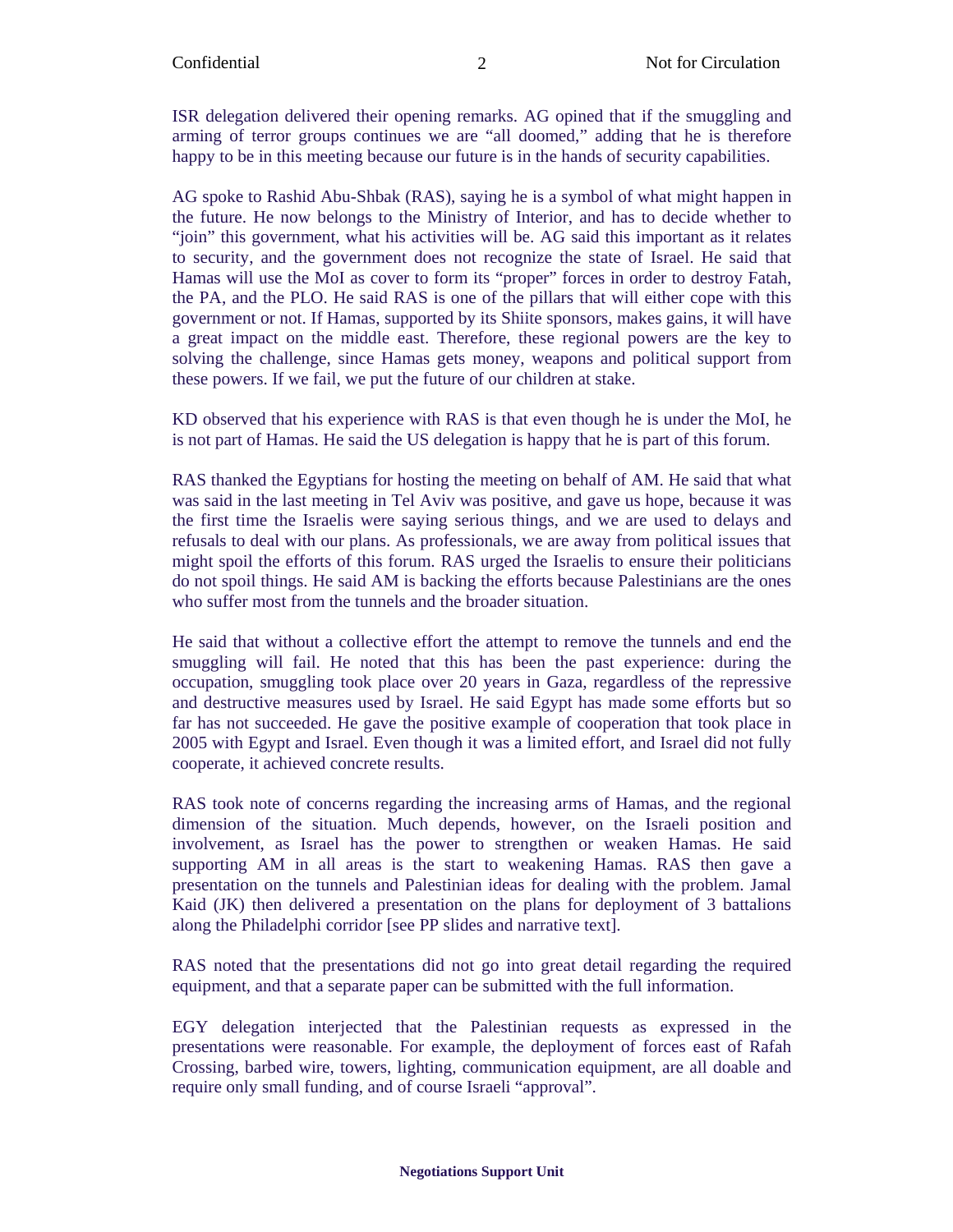US delegation raised the idea of setting a workplan with a time-frame for action. KD said that simply setting a date would make this meeting successful.

EGY delegation noted that Egypt has been training and will continue to train Palestinian security elements to help create professional and effective bodies that can control the situation on the ground. These activities require financial support. The EGY delegation stressed the need to unify the security agencies.

AG, in response to the Palestinian presentations, said the Israelis will have to study the proposals carefully, which will take time. He said they will give their response "with good will".

Commenting on the Palestinian presentations, KD said that during his visit to Rafah, he had noted that the wall runs right by Palestinian homes. He asked the Palestinians how they intend create a barrier zone given this situation. RAS that most of the infrastructure had been destroyed by Israel, so this is not a major issue. He referred to an area of 100 meters behind the wall where the barbed wire would be placed. Deployment would take place within this zone and up to 300 meters, which should cover the length of all tunnels. For the small number of houses and other structures that will be destroyed, RAS said there has to be compensation of the owners, and asked the US to provide support.

KD noted that the presentations showed a well thought-out and comprehensive plan. He said his team as well as AG will study it. As chair, he set the date of the next meeting (April 22) as the time for a clear answer (by the US and ISR). He encouraged AG to have the review completed by then.

KD made an observation that while this proposal deals with the issue of the tunnels themselves comprehensively, the problem ultimately involves the people and not only the physical infrastructure. So this proposal is just one piece of the puzzle. He hoped therefore the TTR does not think its work is done.

KD made the following recommendation: ISR is concerned about the new National Security Council (NSC), and the chances of it becoming a tool of Hamas. To allay these concerns, KD strongly recommended that the Palestinian proposal on the tunnels and deployment is taken up at the level of the NSC and endorsed as policy for the approval of the president. If the president approves, this will help convince people in Washington and Tel Aviv that the NSC is a serious tool that will provide security to the Palestinians.

RAS agreed with KD that the proposal should not be only about the tunnels, but should deal with the people. He said part of the plan is to reactivate the role of the courts and dealing with smugglers through judicial means.

Regarding the second recommendation (NSC), RAS said Hamas has nothing to do with this proposal, and has only one member out of nine in the council. If Hamas is going to control us, including Dahlan (MD) and the President, then we might as well all go home!

KD: I will answer as clearly as I can. I personally agree with you, and I have had this conversation with MD and AM. My recommendation is that if the NSC can pass this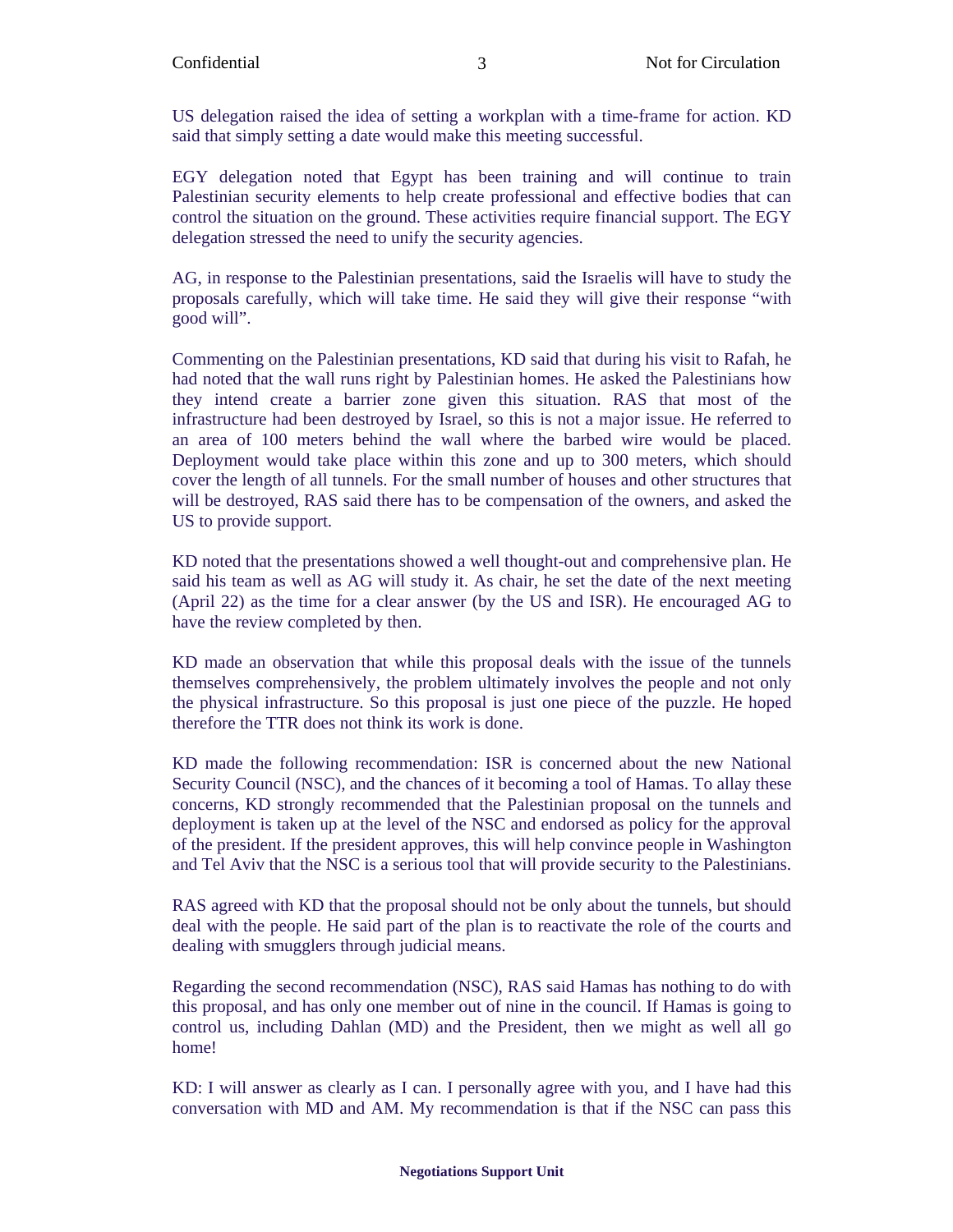plan and it gets approved by the president, this will help significantly in US and Israel. The PM is deputy chair of the NSC, so it would be a good demonstration if you could pass this proposal.

EGY: Regarding the Rafah Crossing, we are preventing any suspects from passing through – even when there is infiltration from the Palestinian side, we return them. That is why we ask for coordination when we need to close the crossing with the Palestinians and with AG.

KD introduced the next item on the agenda: Presentation by Egypt. The presentation provided history and background to the problem of smuggling in general (drugs, illegal workers) not only through tunnels, but also on land and sea. Regarding procedures for dealing with smuggling, EGY delegation named the following:

- o A decree preventing construction within 50 meters of the border within Rafah City;
- o Egypt carries out destruction of structures and gives compensation;
- o Criminal Code punishes the tunneling and smuggling activities including hard labour for smuggling of weapons;
- o Increased security presence with a mandate to search for tunnels;
- o Coordination and liaison with Israel on tunnel information (including Israel providing them with detailed pictures)
- o Coordination with the PA following Israeli withdrawal.

EGY delegation raised the issue of restriction on its ability to conduct operations in the area due to its agreements with Israel (the peace agreement and the recent "Agreed Arrangements"). The Egyptians said the number of Border Guards (BG), capped at 750, was not sufficient. There was a discussion on the redeployment of the "Central Security Forces" (CSF) and their relation to the BG.

Gen. Nagy of the EGY delegation made the following remarks: There is a need to protect the border as a whole, even though over the last 2 years there has not been any smuggling of weapons into Gaza above land. The strategy needs to be from a general perspective: to curb smuggling of weapons into Egypt from other places (through Upper Egypt, coming from Sudan, Yemen, Eritrea …). This requires procedures such as detectors on roads in Sinai. Tunnel detection equipment is also key. We need to detect the complete body of the tunnel and not just the openings.

Nagy: A holistic approach to security at the borders, from Rafah to Taba, is needed. We have made requests to Israel, some are being studied, others have been responded to, but are not timely to raise now. An important demand is to allow doubling the BG. 750 personnel cannot be expected to secure over 200km border. We also need more powers for the BG, including the power to control joint border areas. The Central Security Forces also should be allowed to have a continuous presence. (According the Agreed Arrangements, the BG replaced the CSF). The scope of the presence of CSF used to start fro Mark 1 to Mark 46. After they were moved due to deployment of BG we could not transport the headquarters, because the CSF are affiliated with MoI and its facilities. As you know the CSF were used to counter Palestinian incursion after the withdrawal. We also have demands regarding maritime smuggling, such as funding for a sea docks and buoys. We will prepare a list of needed equipment, such as night vision, patrol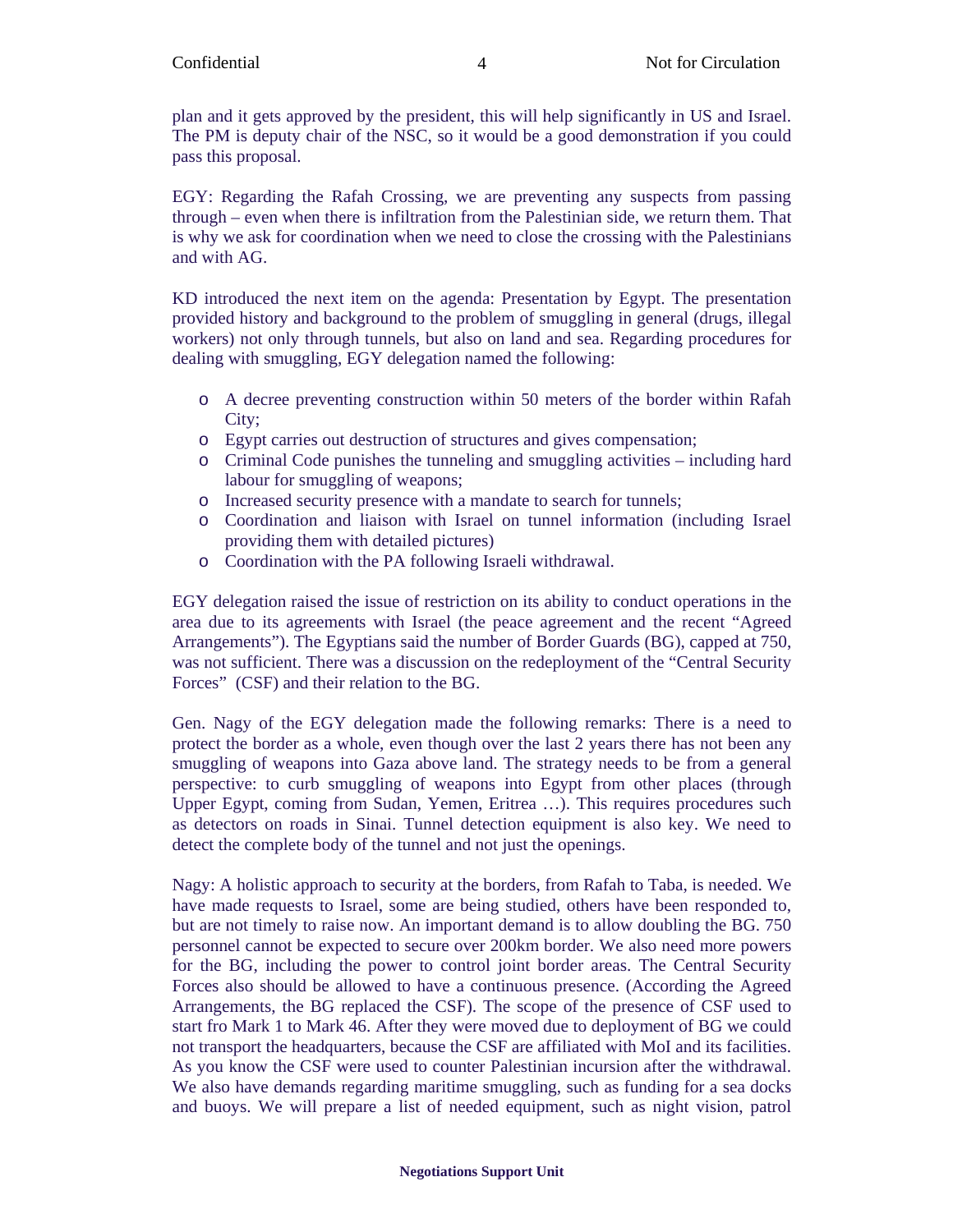boats, radar system and coastal radar. Regarding smuggling of narcotics, we request satellite images of suspected sites. We also need to cleanse Sinai of the effects of previous conflicts and to develop agriculture in order to encourage the Bedouins to have genuine jobs, away from smuggling and drugs. The removal of mines is important as well and for that we need maps as well as equipment.

Another member of the EGY delegation made the following remarks: Egypt is doing its best and has attained positive results. AG appreciates our efforts and has responded to all who criticize them. Continuous coordination with the Palestinians and Israel must continue. We need financial support for joint operations for securing the crossing. This funding would fall outside the scope of the US funding for the MoD. We are running out of time, and a gradual approach cannot go on indefinitely. I agree with KD on the need to approve the Palestinian proposal before the next meeting.

KD: I am a bit overwhelmed, so let me ask you some questions. First, do you have these requests in writing? I have a straightforward question: Is there or isn't there a problem with Hamas smuggling weapons from Sinai to Gaza?

EGY: Yes, Hamas is involved. RAS: Yes, but not only Hamas. Smuggling is a lucrative business, and many people are involved.

KD: We are trying under the AMA to get Kerem Shalom open for commercial goods and remove some of the incentives for smuggling. But today I am solely interested in weapons smuggling. So is this a problem or not?

EGY: Of course.

KD: Let's examine how anti-tank missiles get to Hamas, because Israel is concerned they will be used against Israeli targets. As an American, I agree with this concern. So, that rocket is either coming in through Egypt or from the sea. Let's not talk about the sea now. The rocket gets to Hamas in Gaza by land. According to Gen. Nagy, it does not go over ground, but through a tunnel. It probably came from somewhere outside of Egypt (for example, Sudan). How it got into Egypt is an internal Egyptian issue that we are not dealing with today.

EGY: Are you sure such a missile came from Egypt?

KD: I am asking you … EGY: Are you sure?

KD: As sure as can be. EGY: Do you have information ...?

KD: I hope you are talking about this. Who found the tunnel openings you mentioned?

EGY: The BG work from Mark 3 to Mark 6, where the tunnels are.

KD: This is important because most tunnels are between M3 and M6 – roughly 8km strip. So, if the BG found 116 openings since its deployment, do you believe the problem is that there are deeper tunnels?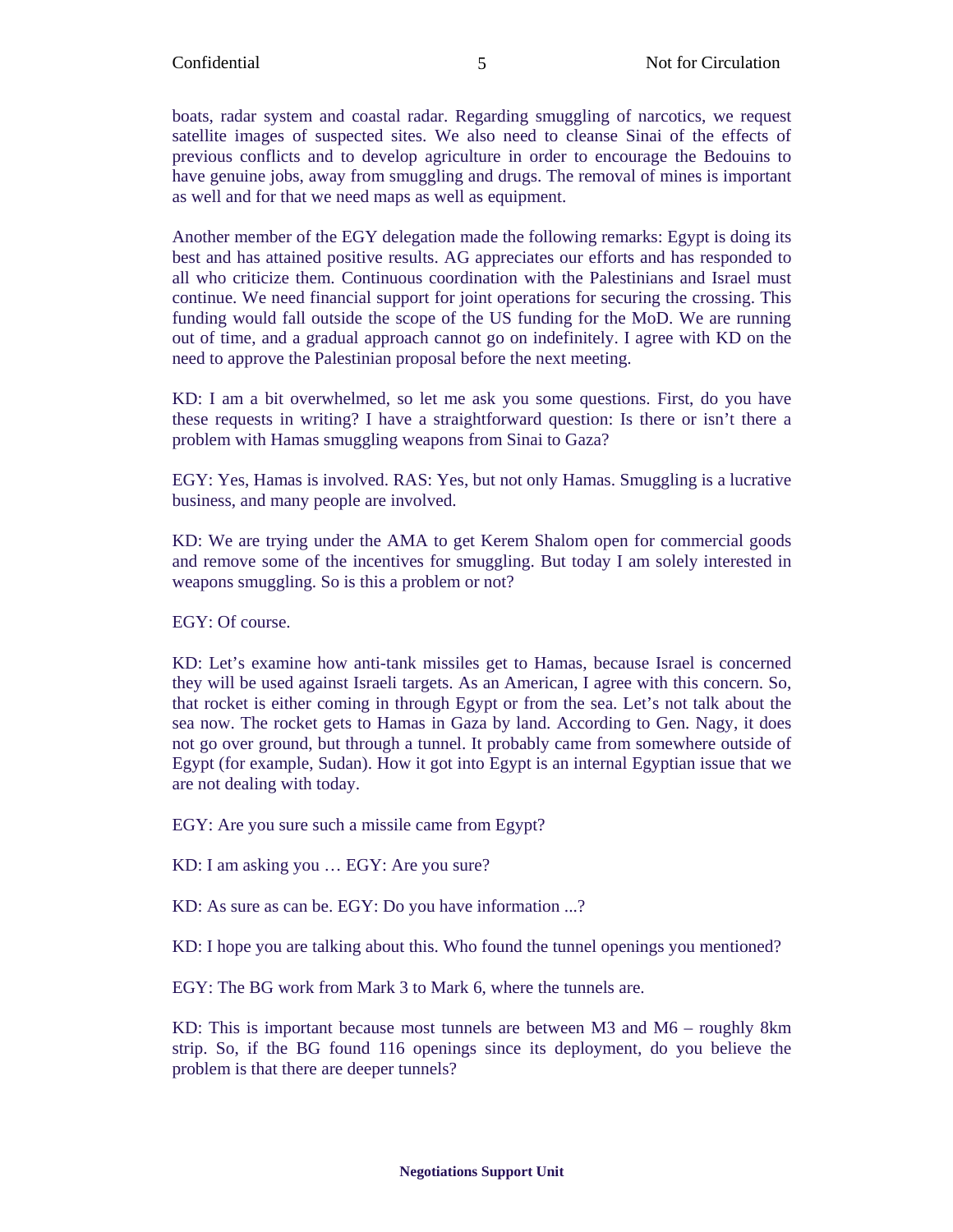EGY: From the border up to 1000 meters we have patrols in rear areas. We spoke of 130 meters where (according to Presidential Decree) the BG are allowed to fire under the Rules of Engagement. There are no openings that the BG did not discover on the Egyptian side.

KD: You are getting to my point. I believe Egypt is doing a lot and I don't doubt your good faith. But, if Hamas continues to receive these things, we must be doing something wrong. RAS admits his forces on the Palestinian side are currently ineffective – the reason JK made his demands was to make them effective. RAS, how many openings have you located on your side?

RAS: In 2005 we had some success. The problem is the body of the tunnel, so we should speak about destruction of the tunnels and not the openings. We destroyed 12. We have this documented on film and it was a success because of cooperation. If we had cooperation in the recent Egyptian work (the 116 openings) we would have destroyed bodies of tunnels. Basically, if you put someone into the opening on one side, he would eventually lead to the uncovering of many openings and fully uncovering the tunnel on both sides of the border.

EGY (speaking to KD): We are aware that Hamas has made progress on manufacture of weapons – and they do not depend mainly on imports, especially the anti-tank "Yassin" missile.

KD: I understand. But they do not make explosives. Military-grade TNT has to come from outside. You see, there are people asking questions: How come Egypt intelligence (one of the best in the world) cannot control things over an 8km stretch? Over this limited area it is clear that people know where the tunnels are. Maybe then the question is equipment or organization. I understand that many of the Egyptian demands derive from restrictions in Israel-Egypt agreements, and the Israelis will examine these demands. Let me ask you this: what does doubling the BG to 1500 give you? I ask this, Gen. Nagy, because I was impressed by your 750 currently there. You say they found all 116 openings. So what would doubling give you, greater depth? The Agreed Arrangements are there – my government is happy with them.

EGY: It will help with securing the depth. For example there is the case of the TNT found near 'Arish. This will prevent smugglers getting stuff to the tunnel area.

KD: A question on intelligence sharing: did you discover any intelligence due to sharing?

EGY: Yes—especially in the last few months there has been more sharing in joint operation centres between Israel and Egypt.

KD (speaking to RAS): When Israel tells you about a tunnel, what do you do?

RAS: In the past there was a good level of cooperation. But recently it is inadequate. Despite that, we deal seriously with every information they give us.

KD (speaking to Gen. Nagy): The police – that is, the  $CSF -$  its presence is in Rafah City, not at the border. But looking at statistics from 2004-2005, prior to the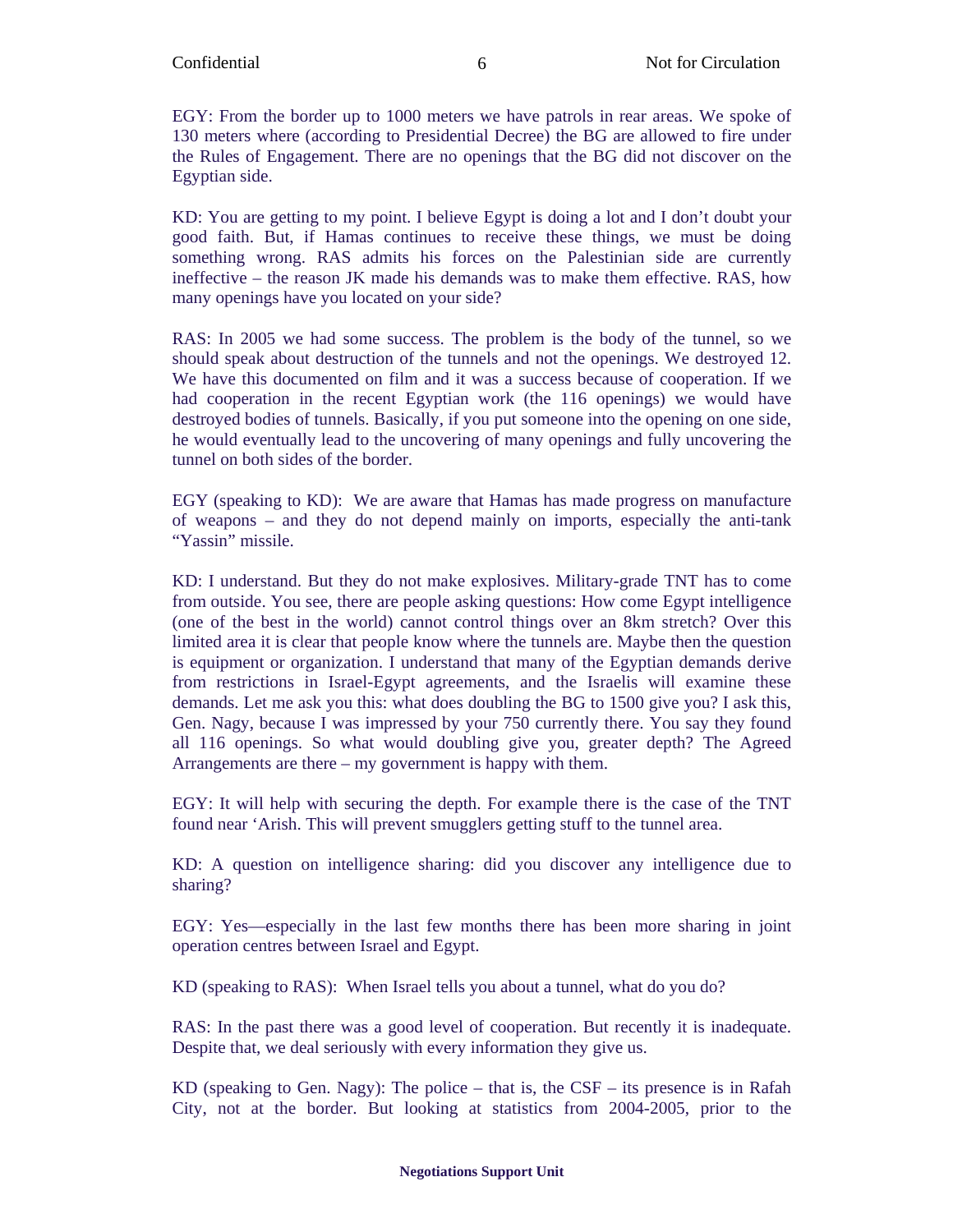deployment of the BG, the number of openings found by the police range from 17 to 21.

7

KD concluded by asking Egypt to present its demands and recommendations in writing. He said his personal view is that they are doing a lot, but "we still have a problem." The ISR delegation spoke next:

AG: There is no alternative to Egypt… The problem is the tons of explosives that are being smuggled to Gaza. Hamas and other will upgrade the quality and the quantity of their arsenal. Much of this is a result of smuggling of raw materials through Sinai or the sea. If not stopped, they will soon launch upgraded long-range rockets that might destroy a school, for example. This might escalate things, for example a new IDF operation (as happened after attack in Netanya and the operation in Judea and Samaria – the West Bank). The key to preventing this is intelligence, not army and numbers of people. The 750 BG are soldiers and as such, already contradict the spirit of the agreement. I always believed in the abilities of the Egyptian Intelligence service (GIS). It keeps order and security among 70 millions – 20 millions in one city – this is a great achievement, for which you deserve a medal. It is the best asset for the middle east. But if you can't deal with a small area of tunnels and their source, that is a problem. As for Palestinian intelligence, I consider RAS a great expert and don't hesitate to express appreciation, but the gap is between ability and performance. The new government was formed after Fatah gave up to Hamas. I understand the the great challenge is chaos vs. stability, but Hamas' strategic goal is to take all – including the PLO if it is not stopped by any means. Therefore, two elements are relevant: 1. The capabilities of Palestinian intelligence are not implemented especially against what we call terror; 2. deployment of battalions of NSF along the corridor without capability and desire is not useful. We are supporting training in Egypt and we hope there will be a change, but we can't just depend on God. So, we will cooperate on the PG, on the crossings, and whatever is needed.

EGY (to AG): Regarding doubling the BG, this is just to improve their work – they are not doing anything against the treaty, we simply want to do a perfect job.

KD: I think from now to the next meeting AG might say no on this. There may be ways to be creative under the treaty. You have to remember that before Sadat things were very bad. I would like to see borders here like my country and Canada, but I don't see that happening here.

Gen. Nagy: In the spirit of the treaty we propose we need 750 more BG.

JK (to AG): Two questions: Are you satisfied with what you have provided AM since your withdrawal, for example, for the PG, training and equipment?

KD: Is this a real question or a speech? You can ask the other question.

JK: Regarding the elections, you insisted on holding them, when you knew they might win…